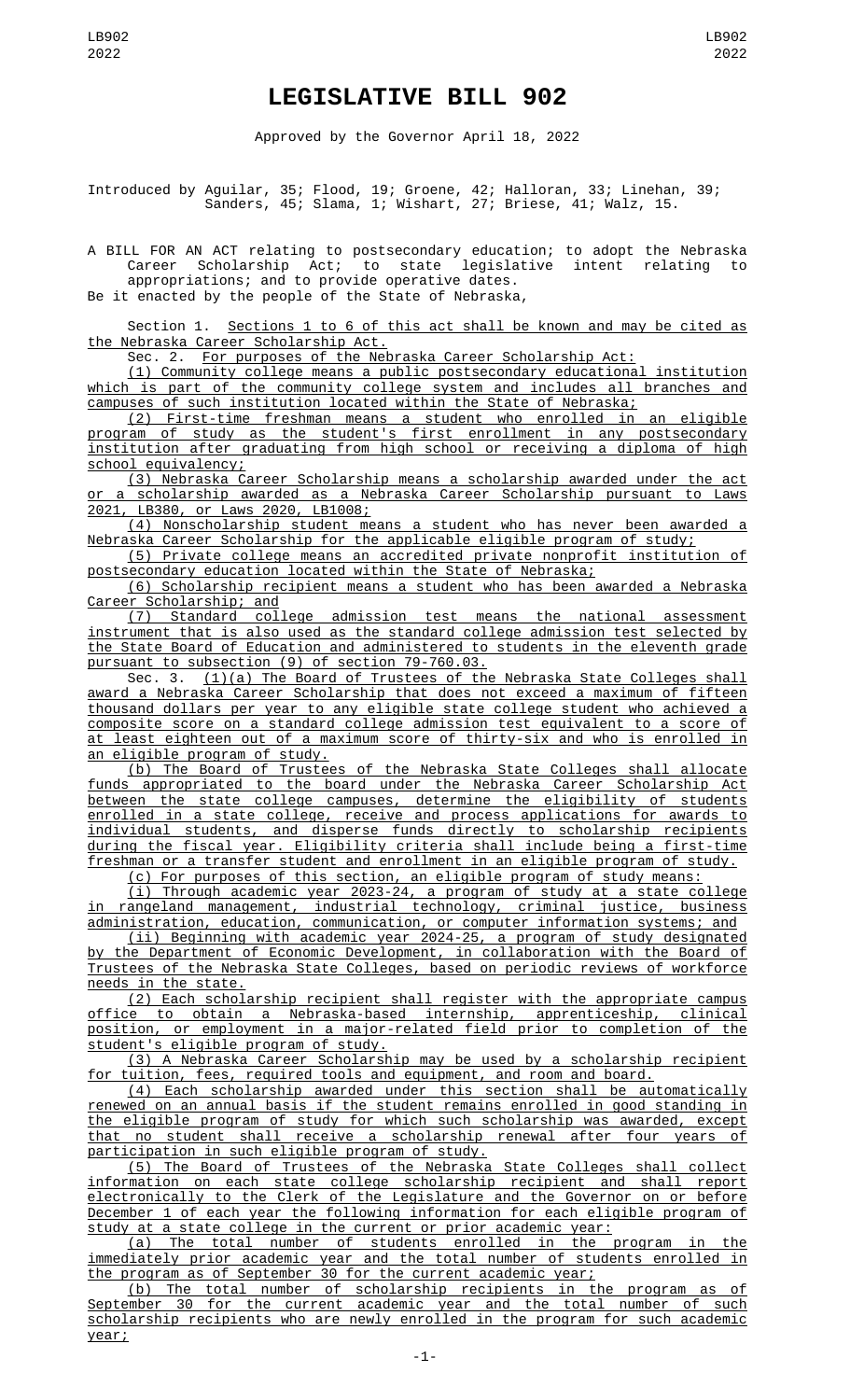(c) The total number of students retained in the program from the immediately prior academic year to the current academic year and a comparison of the retention rates between scholarship recipients and nonscholarship students;

(d) The number of students participating in an internship, an apprenticeship, a clinical position, or employment in a major-related field during the immediately prior academic year and a comparison of participation rates for scholarship recipients and nonscholarship students;

(e) The total number of graduates for the immediately prior academic year, the number of scholarship recipient graduates for such academic year, and a comparison of the graduation rates for scholarship recipients and nonscholarship students; and

(f) The number of graduates from the immediately prior academic year who obtained employment in a major-related field in the state within four months after graduation and the average starting salary for such graduates.

Sec. 4. (1)(a) The Board of Regents of the University of Nebraska shall award a Nebraska Career Scholarship to any eligible university student who is enrolled in an eligible program of study in an amount not to exceed:

(i) Ten thousand dollars per year for any scholarship recipient who is a transfer student; or

(ii) Except as provided in subdivision (1)(a)(i) of this section:

(A) Twenty-five thousand dollars per year for any scholarship recipient who achieved a composite score on a standard college admission test equivalent to a score of at least twenty-eight out of a maximum score of thirty-six; or

(B) Ten thousand dollars per year for any scholarship recipient who achieved a composite score on a standard college admission test equivalent to a score of at least twenty and less than twenty-eight out of a maximum score of thirty-six.

(b) The Board of Regents shall allocate funds appropriated to the board under the Nebraska Career Scholarship Act between the university campuses, determine the eligibility of students enrolled in the university, receive and process applications for awards to individual students, and disperse funds directly to scholarship recipients during the fiscal year. Eligibility criteria shall include (i) being a first-time freshman who achieved a composite score on a standard college admission test equivalent to a score of at least twenty out of a maximum score of thirty-six or a transfer student and (ii) enrollment in an eligible program of study.

(c) For purposes of this section, an eligible program of study means:

(i) Through academic year 2023-24, a program of study offered by the University of Nebraska in mathematics, engineering, health care, and computer information systems; and

(ii) Beginning with academic year 2024-25, a program of study designated by the Department of Economic Development, in collaboration with the Board of Regents, based on periodic reviews of workforce needs in the state.

(2) Each scholarship recipient shall register with the appropriate campus office to obtain a Nebraska-based internship, apprenticeship, clinical position, or employment in a major-related field prior to completion of the student's eligible program of study.

(3) A Nebraska Career Scholarship may be used by a scholarship recipient for tuition, fees, required tools and equipment, and room and board.

(4) Each scholarship awarded under this section shall be automatically renewed on an annual basis if the student remains enrolled in good standing in the eligible program of study for which such scholarship was awarded, except that no student shall receive a scholarship renewal after four years of participation in such eligible program of study.

(5) The Board of Regents shall collect information on each university scholarship recipient and shall report electronically to the Clerk of the Legislature and the Governor on or before December 1 of each year the following information for each eligible program of study at the university in the current or prior academic year:

(a) The total number of students enrolled in the program in the immediately prior academic year and the total number of students enrolled in the program as of September 30 for the current academic year;

(b) The total number of scholarship recipients in the program as of September 30 for the current academic year and the total number of such scholarship recipients who are newly enrolled in the program for such academic year;

(c) The total number of students retained in the program from the immediately prior academic year to the current academic year and a comparison of the retention rates between scholarship recipients and nonscholarship students;

(d) The number of students participating in an internship, an apprenticeship, a clinical position, or employment in a major-related field during the immediately prior academic year and a comparison of participation rates for scholarship recipients and nonscholarship students;

(e) The total number of graduates for the immediately prior academic year, the number of scholarship recipient graduates for such academic year, and a comparison of the graduation rates for scholarship recipients and nonscholarship students; and

(f) The number of graduates from the immediately prior academic year who obtained employment in a major-related field in the state within four months after graduation and the average starting salary for such graduates.<br>Sec. 5. (1)(a) The Department of Economic Development, in co

(1)(a) The Department of Economic Development, in collaboration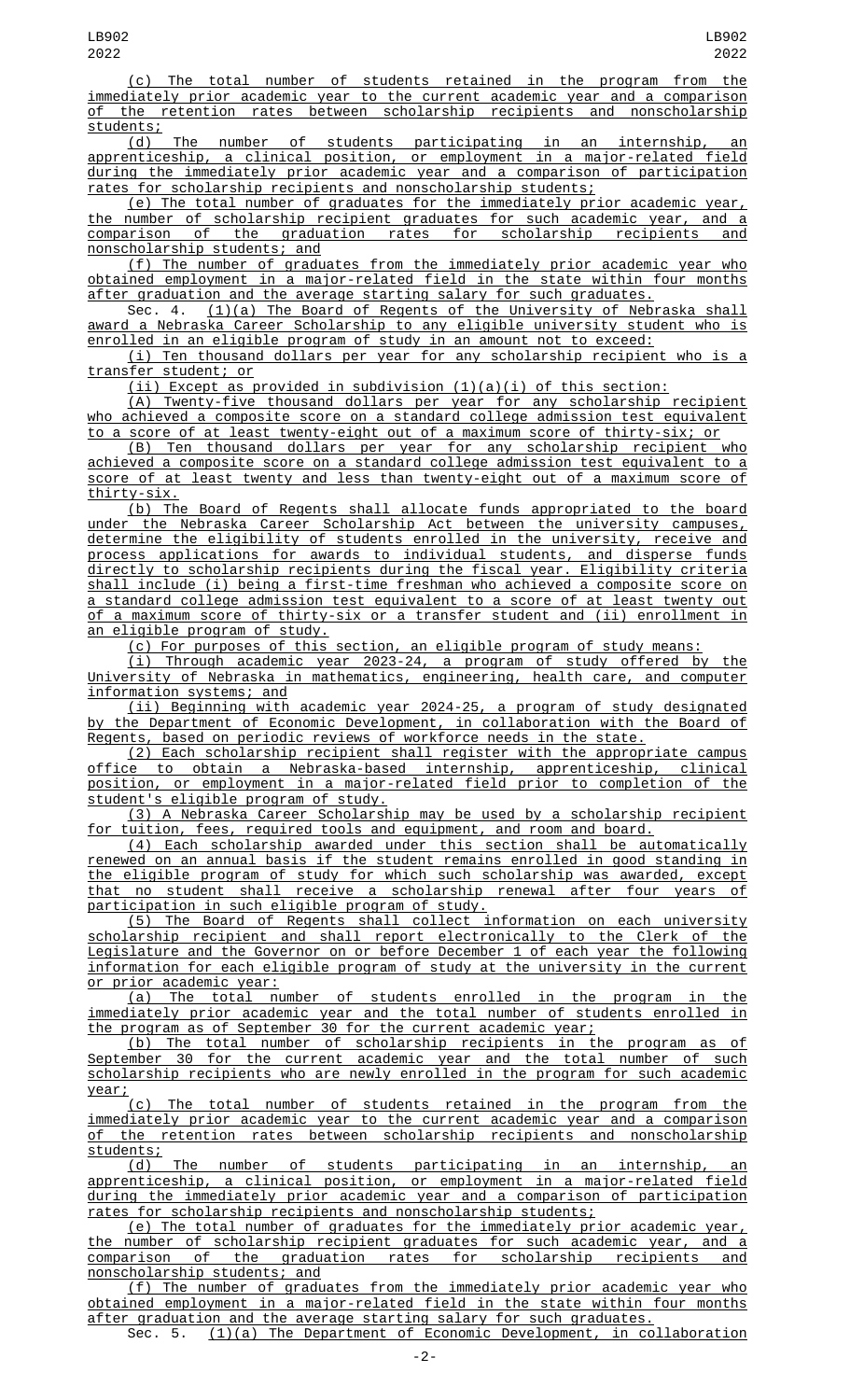with the community colleges, shall award a Nebraska Career Scholarship that does not exceed a maximum of five thousand dollars per year to any eligible community college student who is enrolled in an eligible program of study in an identified shortage area or skilled trade that meets the workforce needs of the state.

(b) The Department of Economic Development shall identify shortage areas and skilled trades that meet workforce needs for purposes of this section and shall periodically review and revise the identification of such shortage areas and skilled trades.

(c) For purposes of this section, an eligible program of study means a program of study offered by a community college in a shortage area or skilled trade identified pursuant to subdivision (b) of this subsection.

(d) Each community college area, acting as an agent of the state, shall determine the eligibility of students enrolled in the community college, receive and process applications for awards to individual students, and disperse funds directly to scholarship recipients during the fiscal year. Eligibility criteria shall include being a first-time freshman or a transfer student and enrollment in an eligible program of study.

(2) Each scholarship recipient shall register with the appropriate campus office to obtain a Nebraska-based internship, apprenticeship, clinical <u>position, or employment in a major-related field prior to completion of</u> student's eligible program of study.

(3) A Nebraska Career Scholarship may be used by the scholarship recipient for tuition, fees, required tools and equipment, and room and board.

(4) Each scholarship awarded under this section shall be automatically renewed on an annual basis if the student remains enrolled in good standing in the eligible program of study for which such scholarship was awarded, except that no student shall receive a scholarship renewal after three years of participation in such eligible program of study.

(5) Each community college area shall collect information on each scholarship recipient who has been awarded a Nebraska Career Scholarship by such community college area and shall share such information with the Department of Economic Development.

(6) The Department of Economic Development shall report electronically to the Clerk of the Legislature and the Governor on or before December 1 of each year the following information:

(a) For each eligible program of study at a community college in the current or prior academic year:

(i) The total number of students enrolled in the program in the immediately prior academic year and the total number of students enrolled in the program as of the most recent census date for the community college area;

(ii) The total number of scholarship recipients in the program as of the most recent census date for the community college area; and

(iii) The number of students participating in an internship, an apprenticeship, a clinical position, or employment in a major-related field during the immediately prior academic year and a comparison of participation rates for scholarship recipients and nonscholarship students;

(b) The total number of first-time freshman scholarship recipients retained in year two of the scholarship recipient's eligible program of study and a comparison of the retention rate for first-time freshman scholarship recipients to the overall retention rate for first-time freshman students;

(c) The total number of first-time freshman scholarship recipients who complete the program of study by earning the certificate, diploma, or degree that signifies completion and a comparison of the on-time completion rate for scholarship recipients to the overall on-time completion rate for all firsttime freshman students;

(d) The number of scholarship recipients obtaining employment in the state within five fiscal quarters of completion of an eligible program of study using Department of Labor data; and

(e) The average salary of scholarship recipients, as determined by the Department of Labor, for the fifth fiscal quarter following completion.

(7) The Department of Economic Development shall allocate to community <u>colleges the amount appropriated to the department to carry out this section.</u><br>The department shall establish a separate budget subprogram for such shall establish a separate budget subprogram for such allocation.

Sec. 6. (1)(a) The Department of Economic Development, in collaboration with private colleges that elect to participate, shall award a Nebraska Career Scholarship that does not exceed a maximum of ten thousand dollars per year to any private college student who achieved a composite score on a standard college admission test equivalent to a score of at least eighteen out of a maximum score of thirty-six and who is enrolled in an eligible program of study.

(b) Each participating private college, acting as an agent of the state, shall determine the eligibility of students enrolled in the private college, receive and process applications for awards to individual students, and disperse funds directly to scholarship recipients during the fiscal year. Eligibility criteria shall include being a first-time freshman or a transfer student and enrollment in an eligible program of study.

(c) For purposes of this section, an eligible program of study means:

(i) Through academic year 2023-24, a program of study at a private college in mathematics, health care, and computer information systems; and

(ii) Beginning with academic year 2024-25, a program of study designated by the Department of Economic Development based on periodic reviews of